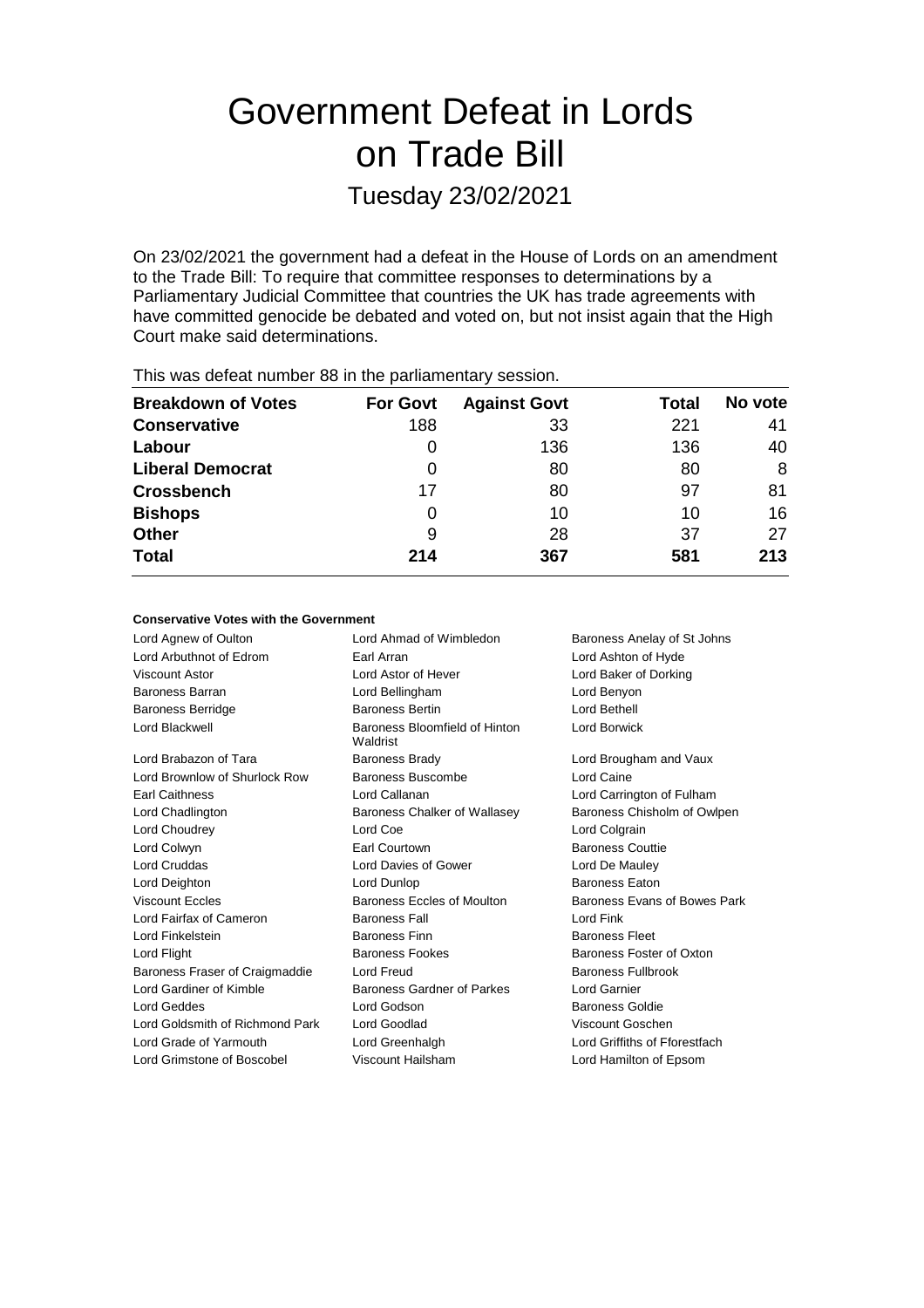Lord Hammond of Runnymede Lord Hannan of Kingsclere Lord Harris of Peckham Lord Haselhurst Lord Hayward Lord Henley Lord Holmes of Richmond Lord Horam Earl Howe Lord Howell of Guildford Lord Hunt of Wirral Lord James of Blackheath Baroness Jenkin of Kennington Lord Johnson of Marylebone Lord Jopling Lord Keen of Elie Lord King of Bridgwater Lord Kirkham Lord Kirkhope of Harrogate Lord Lamont of Lerwick Lord Lancaster of Kimbolton Lord Lang of Monkton Lord Lansley Lord Leigh of Hurley Earl Lindsay Lord Lingfield Marquess of Lothian Lord Lucas Lord Mackay of Clashfern Lord Mancroft Baroness Manzoor Lord Marland Lord Maude of Horsham Lord McColl of Dulwich Baroness McGregor-Smith Lord McInnes of Kilwinning Baroness McIntosh of Pickering Lord McLoughlin Baroness Meyer Baroness Mobarik **Baroness Mone Baroness Mone** Baroness Morgan of Cotes Baroness Morris of Bolton **Baroness Morrissey Lord Moylan** Lord Moynihan **Lord Naseby Baroness Neville-Jones** Lord Naseby **Baroness Neville-Jones** Baroness Noakes Lord Norton of Louth Lord O'Shaughnessy Lord Parkinson of Whitley Bay Lord Patten **Baroness Pidding** Baroness Pidding Lord Popat Lord Porter of Spalding Lord Price Lord Rana Lord Randall of Uxbridge Lord Ranger Lord Reay Baroness Redfern Lord Renfrew of Kaimsthorn Lord Risby **Lord Robathan** Baroness Rock Lord Rotherwick Lord Saatchi Baroness Sanderson of Welton **Lord Sarfraz Lord Sassoon** Baroness Sater Baroness Scott of Bybrook Baroness Seccombe Lord Selkirk of Douglas Baroness Shackleton of Belgravia Lord Sharpe of Epsom Baroness Shephard of Northwold Lord Sherbourne of Didsbury Baroness Shields Earl Shrewsbury Lord Smith of Hindhead Lord Spencer of Alresford Baroness Stedman-Scott Lord Stewart of Dirleton Lord Strathclyde Lord Suri Lord Swinfen Lord Taylor of Holbeach Lord Tebbit Lord Trefgarne **Lord Trimble** Lord Trimble **Lord True** Viscount Ullswater Lord Vaizey of Didcot Baroness Vere of Norbiton Baroness Verma Lord Vinson Lord Wakeham Lord Waldegrave of North Hill Lord Wasserman Lord Wei Lord Wharton of Yarm Lord Whitby Lord Willetts Baroness Williams of Trafford Lord Wolfson of Tredegar Baroness Wyld Lord Young of Cookham Viscount Younger of Leckie

### **Conservative Votes against the Government**

Lord Blencathra Lord Bourne of Aberystwyth Viscount Bridgeman Baroness Browning **Earl Cathcart** Earl Cathcart **Lord Cormack** Lord Crathorne Lord Deben Lord Dobbs Lord Duncan of Springbank Lord Farmer Lord Forsyth of Drumlean Lord Howard of Rising **Earl Liverpool** Earl Liverpool **Lord Northbrook** Lord Pickles Lord Polak Lord Ribeiro Viscount Ridley Lord Sheikh Lord Shinkwin Lord Sterling of Plaistow **Baroness Stroud** Baroness Sugg

Viscount Trenchard **Communist Conditions** Lord Tugendhat **Baroness Warsi** 

Lord Hodgson of Astley Abbotts Baroness Neville-Rolfe **Baroness Newlove** Baroness Newlove Baroness Nicholson of Winterbourne

Baroness Altmann **Baroness Blackwood of North Oxford** Lord Balfe **Baroness Blackwood of North Oxford** Lord Framlingham **Lord Glenarthur** Baroness Hodgson of Abinger

**Labour Votes with the Government**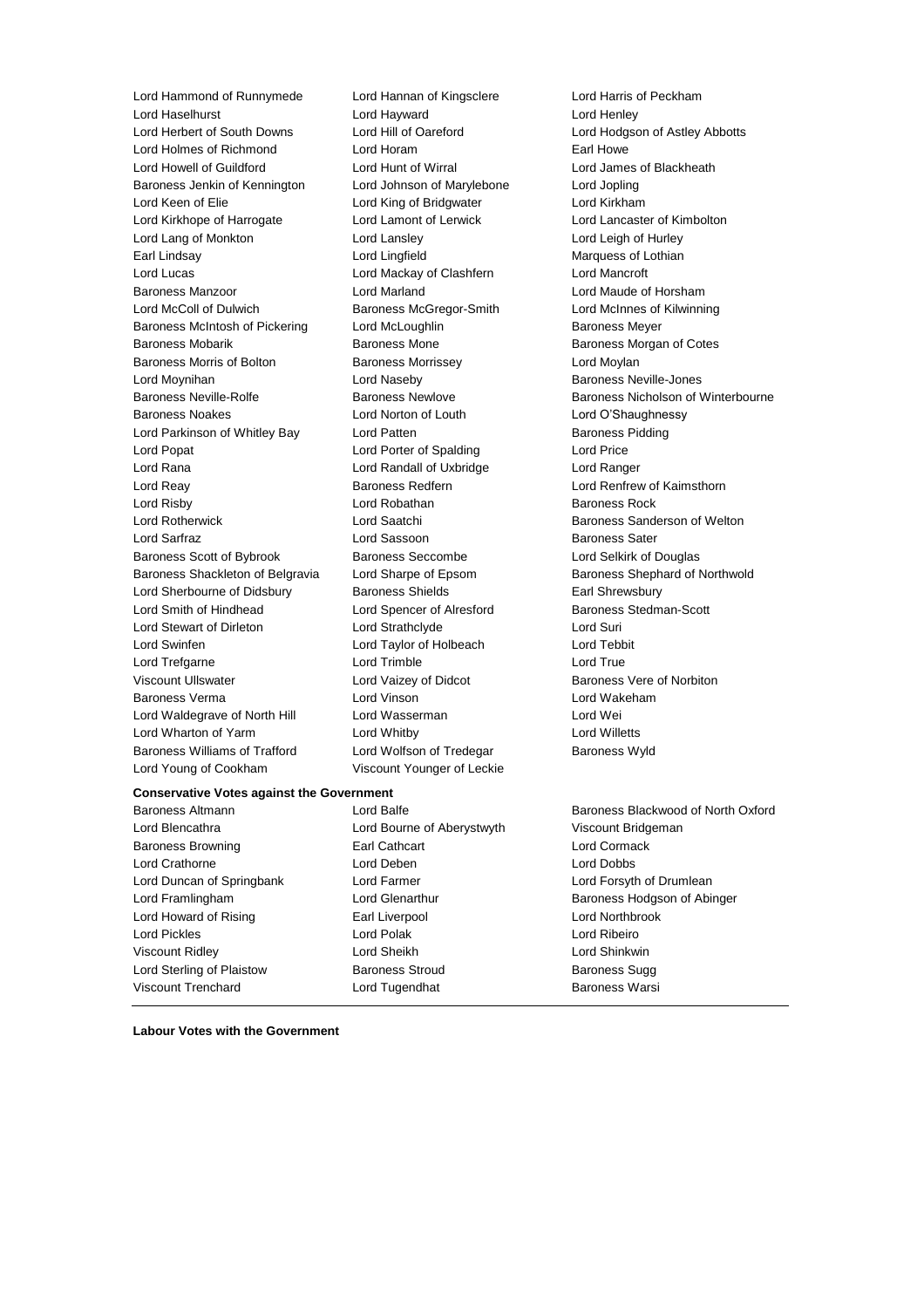### **Labour Votes against the Government**

Lord Anderson of Swansea **Baroness Armstrong of Hill Top** Lord Bach Baroness Bakewell **Exercise School** Lord Bassam of Brighton **Baroness Billingham** Baroness Blower Lord Boateng Lord Bradley Lord Brooke of Alverthorpe Lord Browne of Ladyton Baroness Bryan of Partick Lord Campbell-Savours **Lord Carter of Coles** Baroness Chakrabarti Viscount Chandos Lord Clark of Windermere Baroness Clark of Kilwinning Lord Collins of Highbury Baroness Crawley Lord Davies of Oldham Lord Davies of Brixton **Lord Davies of Stamford** Baroness Donaghy Lord Dubs Lord Eatwell Lord Evans of Watford Lord Falconer of Thoroton Lord Faulkner of Worcester Lord Filkin Lord Foulkes of Cumnock Baroness Gale Lord Giddens Baroness Golding Lord Goldsmith Baroness Goudie Lord Grantchester Lord Griffiths of Burry Port Lord Grocott Lord Hain Viscount Hanworth Lord Harris of Haringey Lord Haskel Lord Haughey Lord Haworth Baroness Hayman of Ullock Baroness Hayter of Kentish Town Baroness Healy of Primrose Hill Baroness Henig Baroness Hilton of Eggardon Lord Hollick Lord Howarth of Newport Lord Hoyle Lord Hunt of Kings Heath Lord Hutton of Furness Baroness Jones of Whitchurch Lord Jones Lord Jordan Lord Judd Baroness Kennedy of The Shaws Lord Kennedy of Southwark **Baroness Kingsmill Lord Knight of Weymouth** Baroness Lawrence of Clarendon Lord Layard **Lord Leitch** Lord Leitch Lord Lennie **Lord Levy Lord Levy Baroness Liddell of Coatdyke** Lord Liddle **Lord Lipsey** Lord Lipsey **Baroness Lister of Burtersett** Lord MacKenzie of Culkein **Baroness Mallalieu** Baroness Massey of Darwen Lord Maxton Lord McAvoy Lord McConnell of Glenscorrodale Baroness McDonagh Baroness McIntosh of Hudnall Lord McKenzie of Luton Lord McNicol of West Kilbride Lord Monks Baroness Morgan of Huyton Lord Morris of Aberavon Baroness Morris of Yardley Lord Murphy of Torfaen Baroness Nye Baroness Osamor Lord Parekh Lord Pendry **Baroness Pitkeathley Baroness Pitkeathley Lord Ponsonby of Shulbrede** Lord Prescott **Baroness Primarolo** Baroness Prosser Lord Puttnam Baroness Quin Baroness Ramsay of Cartvale Baroness Rebuck Lord Robertson of Port Ellen Lord Rooker Lord Rosser Lord Rowlands Baroness Royall of Blaisdon Baroness Sherlock Lord Sikka Viscount Simon Baroness Smith of Basildon Baroness Smith of Gilmorehill Lord Snape Lord Soley **Lord Stevenson of Balmacara** Baroness Taylor of Bolton Baroness Thornton **Lord Touhig Lord Triesman** Lord Triesman Lord Tunnicliffe **Lord Turnberg** Lord Turnberg **Baroness Warwick of Undercliffe** Lord Watson of Invergowrie Lord Watts Lord West of Spithead Baroness Wheeler **Baroness Whitaker** Lord Whitty Baroness Wilcox of Newport Lord Wills Lord Winston Lord Wood of Anfield **Lord Woodley Lord Woodley Baroness Young of Old Scone** Lord Young of Norwood Green

Lord Adonis Lord Alli Baroness Amos

### **Liberal Democrat Votes with the Government**

### **Liberal Democrat Votes against the Government**

| Lord Addington                                | Lord Alderdice                                                    | Lord Allan of Hallam    |
|-----------------------------------------------|-------------------------------------------------------------------|-------------------------|
| Baroness Bakewell of Hardington<br>Mandeville | <b>Baroness Barker</b>                                            | Lord Beith              |
| Baroness Benjamin                             | Baroness Bonham-Carter of Yarnbury Baroness Bowles of Berkhamsted |                         |
| Lord Bradshaw                                 | <b>Baroness Brinton</b>                                           | Lord Bruce of Bennachie |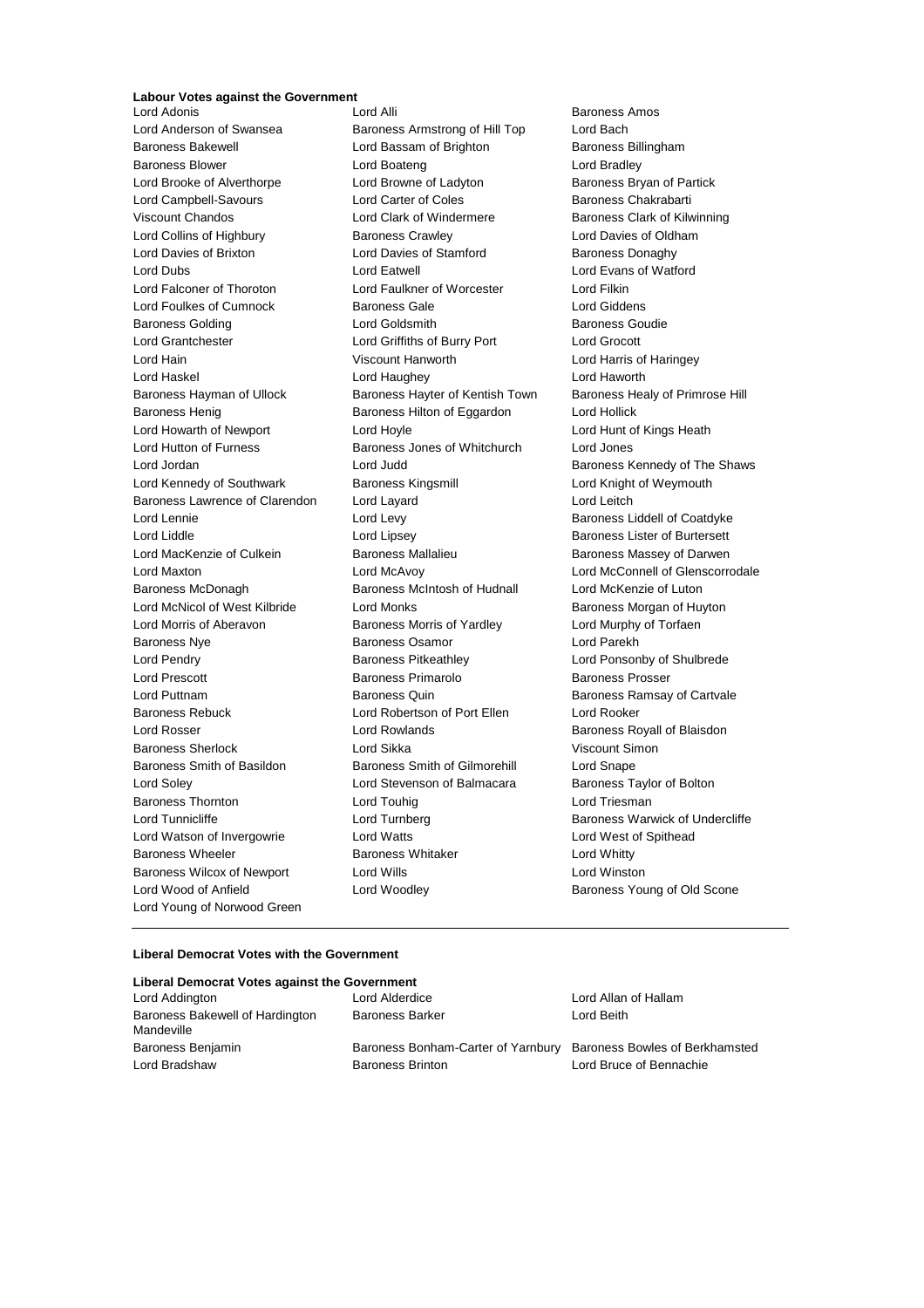Lord Chidgey Lord Clement-Jones Lord Dholakia Baroness Doocey **Baroness Featherstone** Lord Fox Baroness Garden of Frognal Lord German Earl Glasgow **Lord Greaves** Baroness Grender Baroness Hamwee **Baroness Harris of Richmond** Baroness Humphreys Lord Hussain Baroness Hussein-Ece Baroness Janke Baroness Jolly Lord Jones of Cheltenham Baroness Kramer Lord Lee of Trafford Baroness Ludford Lord Marks of Henley-on-Thames Lord McNally Baroness Miller of Chilthorne Domer Lord Newby Baroness Northover Lord Oates Lord Paddick Lord Palmer of Childs Hill **Baroness Parminter** Baroness Pinnock Lord Purvis of Tweed Baroness Randerson Lord Razzall Lord Redesdale Lord Rennard Lord Roberts of Llandudno Baroness Scott of Needham Market Lord Scriven Lord Charley Lord Sharkey Baroness Sheehan Lord Shipley Lord Stephen Lord Stoneham of Droxford Lord Storey Lord Strasburger Lord Stunell **Baroness Suttie Lord Taverne** Lord Taylor of Goss Moor Lord Teverson Lord Thomas of Gresford Baroness Thomas of Winchester Baroness Thornhill Viscount Thurso Lord Tope **Lord Tyler** Communication Communication Communication Communication Communication Communication Communication Communication Communication Communication Communication Communication Communication Communication Com Lord Verjee **Lord Wallace of Saltaire** Baroness Walmsley Lord Willis of Knaresborough Lord Wrigglesworth

Lord Burnett **Baroness Burt of Solihull** Lord Campbell of Pittenweem

## **Crossbench Votes with the Government**

Lord Botham Viscount Brookeborough Lord Carlile of Berriew Lord Thurlow Lord Walker of Aldringham

### **Crossbench Votes against the Government**

Lord Berkeley of Knighton Lord Best Lord Bichard Baroness Boothroyd Baroness Boycott Lord Broers Lord Brown of Eaton-under-Heywood Baroness Bull **Lord Butler Conditional Butler of Brockwell** Baroness Butler-Sloss Lord Cameron of Dillington Baroness Campbell of Surbiton Lord Carey of Clifton Lord Chartres Earl Clancarty Baroness Coussins Baroness Cox Lord Craig of Radley Lord Cromwell Lord Curry of Kirkharle Lord Dannatt Baroness Deech Baroness D'Souza Lord Eames Lord Field of Birkenhead **Baroness Finlay of Llandaff** Lord Freyberg Lord Geidt **Lord Greenway Lord Greenway Baroness Grey-Thompson** Lord Hannay of Chiswick Lord Harries of Pentregarth Lord Hastings of Scarisbrick Baroness Hayman **Baroness Hollins** Baroness Hollins **Lord Hope of Craighead** Lord Houghton of Richmond Baroness Hunt of Bethnal Green Lord Hylton Lord Jay of Ewelme **Lord Lord Judge Lord Access** Lord Cord Kerr of Kinlochard Lord Kerslake **Baroness Kidron** Baroness Kidron Lord Kilclooney Lord Laming **Example 2** Baroness Lane-Fox of Soho Lord Lisvane Lord Low of Dalston **Earl Lytton** Earl Lytton **Earl Lytton** Lord Mair Baroness Masham of Ilton **Baroness Meacher** Baroness Murphy Baroness Neuberger **Baroness O'Loan** Baroness O'Loan Baroness O'Neill of Bengarve Lord Pannick Baroness Prashar Lord Ramsbotham Lord Ricketts Lord Rowe-Beddoe Lord Russell of Liverpool Lord Singh of Wimbledon **Duke of Somerset** Earl Stair

Lord Carrington Viscount Colville of Culross Viscount Craigavon Earl Erroll **Example 2** Earl Erroll Baroness Falkner of Margravine Lord Hogan-Howe Lord McDonald of Salford **Lord Powell of Bayswater** Earl Sandwich

Lord Aberdare Lord Adebowale Lord Alton of Liverpool

Baroness Hogg Lord Janvrin Lord Macpherson of Earl's Court